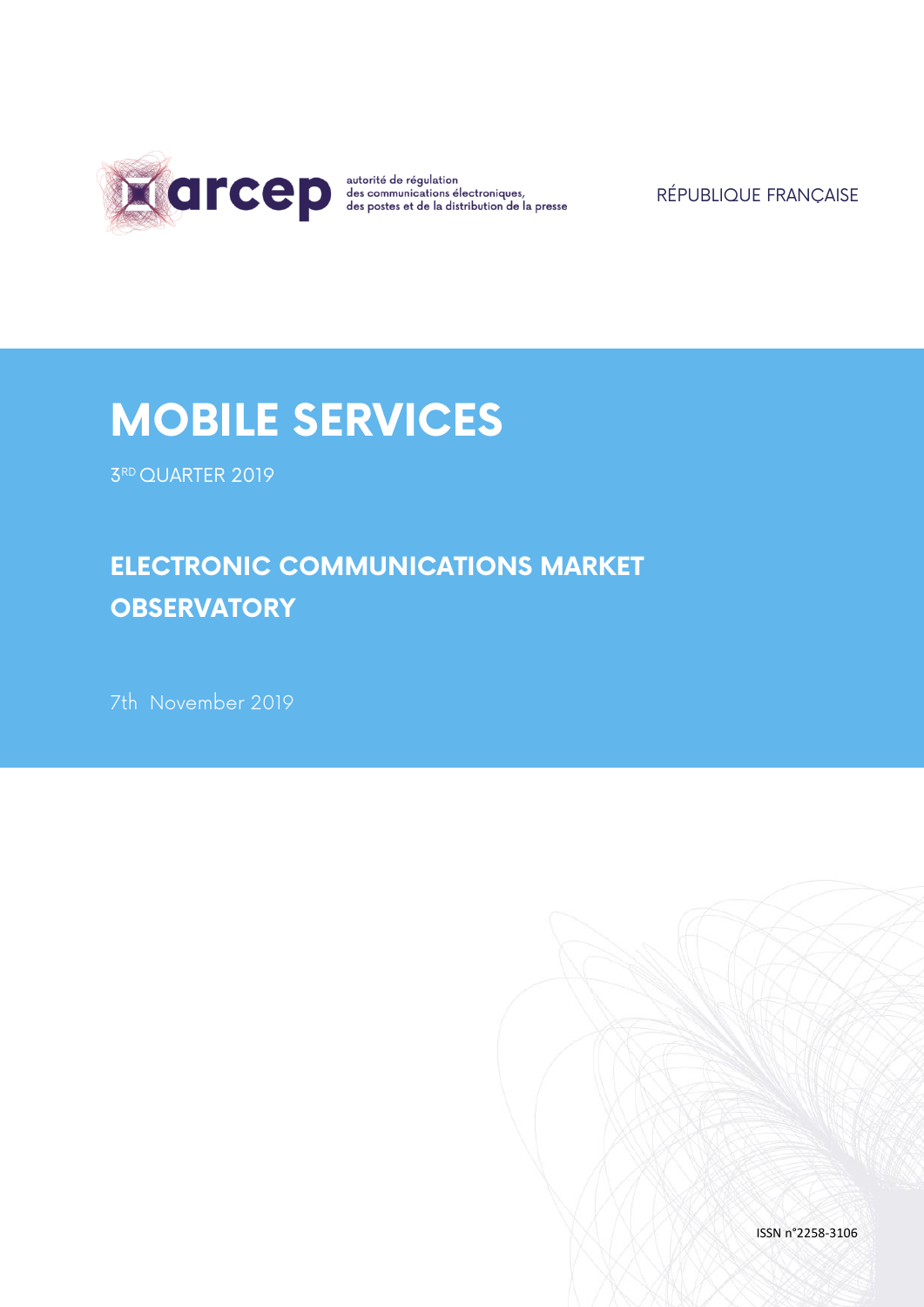### **SUMMARY**

| А.  | <b>Mobiles services market</b>                                           | 3  |
|-----|--------------------------------------------------------------------------|----|
| Ι.  | National report – Total customer and active customer (MtoM excluded)     | 3  |
| Π.  | <b>Metropolitan report</b>                                               | 5  |
|     | II.1 Total customers and total actives customers segmentation            | 5  |
|     | II.2 MVNO market share                                                   | 7  |
|     | II.3 Market fluidity                                                     | 7  |
| Ш.  | <b>Metropolitan residential and business market segmentation</b>         | 9  |
|     | III.1 Residential market - total customers segmentation                  | 9  |
|     | III.2 Residential market - MVNO market share                             | 9  |
|     | III.3 Business market - total customers segmentation                     | 10 |
| IV. | <b>Overseas report</b>                                                   | 11 |
|     | IV.1 Total customers and total active customers segmentation             | 11 |
|     | IV.2 Guadeloupe: total customers and total active customers segmentation | 12 |
|     | IV.3 Guyane: total customers and total active customers segmentation     | 12 |
|     | IV.4 Martinique: total customers and total active customers segmentation | 13 |
|     | IV.5 Mayotte: total customers and total active customers segmentation    | 13 |
|     | IV.6 Réunion: total customers and total active customers segmentation    | 14 |
| В.  | <b>Internet of things: MtoM SIM cards</b>                                | 15 |
| 1.  | <b>MtoM cards of French operators</b>                                    | 15 |
|     | I.1 MtoM cards of French operators in metropolitan France                | 15 |
|     | I.2 MtoM cards of French operators in overseas departments               | 15 |

# **Appendix: Definitions 16**

The quarterly figures relating to the sales turnover and traffic are published three months after the end of the quarter within th[e telecommunications observatory in France.](https://www.arcep.fr/cartes-et-donnees/nos-publications-chiffrees/observatoire-services-mobiles/) Except opposite mention, indicators are in millions of units.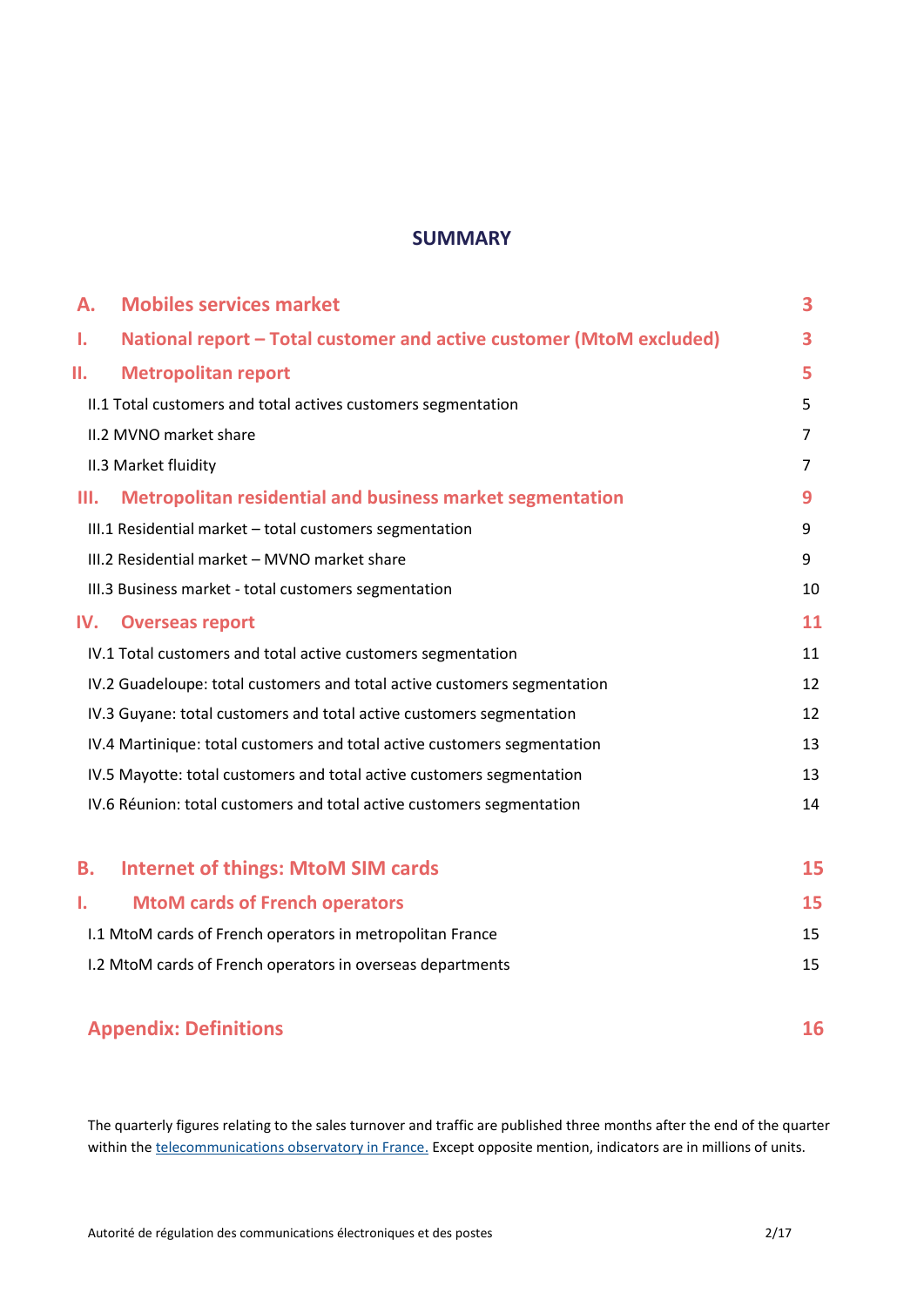# **A - Mobiles services market - MtoM SIM cards excluded**

# **I. NATIONAL REPORT - total customers and active customers**

|                                                                               | Sept-18  | Dec-18        | <b>Mar-19</b> | <b>Jun-19</b> | Sept-19 |
|-------------------------------------------------------------------------------|----------|---------------|---------------|---------------|---------|
|                                                                               |          |               |               |               |         |
| <b>Total customers</b>                                                        | 75,503   | 75,630        | 75,762        | 75,966        | 76,805  |
| - Quarterly Net Adds                                                          | 0,543    | 0,126         | 0,133         | 0,204         | 0,839   |
| - Year on year net growth (in %)                                              | 1,8%     | 1,4%          | 1,1%          | 1,3%          | 1,7%    |
|                                                                               |          |               |               |               |         |
| <b>Penetration Rate</b>                                                       | 112,8%   | 113,0%        | 113,0%        | 113,3%        | 114,6%  |
| Population at January the 1 $s$ <sup>t</sup> of previous year (source: Insee) | 66,941   |               |               | 67,045        |         |
|                                                                               |          |               |               |               |         |
| <b>Postpaid customers</b>                                                     | 66,027   | 66,538        | 66,808        | 67,196        | 67,833  |
| - Quarterly Net Adds                                                          | 0,622    | 0,511         | 0,271         | 0,388         | 0,637   |
| - Year on year net growth (in %)                                              | 4,0%     | 3,4%          | 2,7%          | 2,7%          | 2,7%    |
|                                                                               |          |               |               |               |         |
| <b>Prepaid customers</b>                                                      | 9,475    | 9,092         | 8,954         | 8,770         | 8,971   |
| - Quarterly Net Adds                                                          | $-0,081$ | $-0,383$      | $-0,138$      | $-0,184$      | 0,201   |
| - Year on year net growth (in %)                                              | $-11,6%$ | $-11,4%$      | $-9,9%$       | $-8,2%$       | $-5,3%$ |
|                                                                               |          |               |               |               |         |
|                                                                               | Sept-18  | <b>Dec-18</b> | <b>Mar-19</b> | <b>Jun-19</b> | Sept-19 |
| <b>Total active customers</b>                                                 | 73,082   | 73,484        | 73,568        | 74,019        | 74,753  |
| - as a % of total customers                                                   | 96,8%    | 97,2%         | 97,1%         | 97,4%         | 97,3%   |
| - Quarterly Net Adds                                                          | 0,460    | 0,402         | 0,084         | 0,451         | 0,734   |
| - Year on year net growth (in %)                                              | 1,9%     | 2,0%          | 1,3%          | 1,9%          | 2,3%    |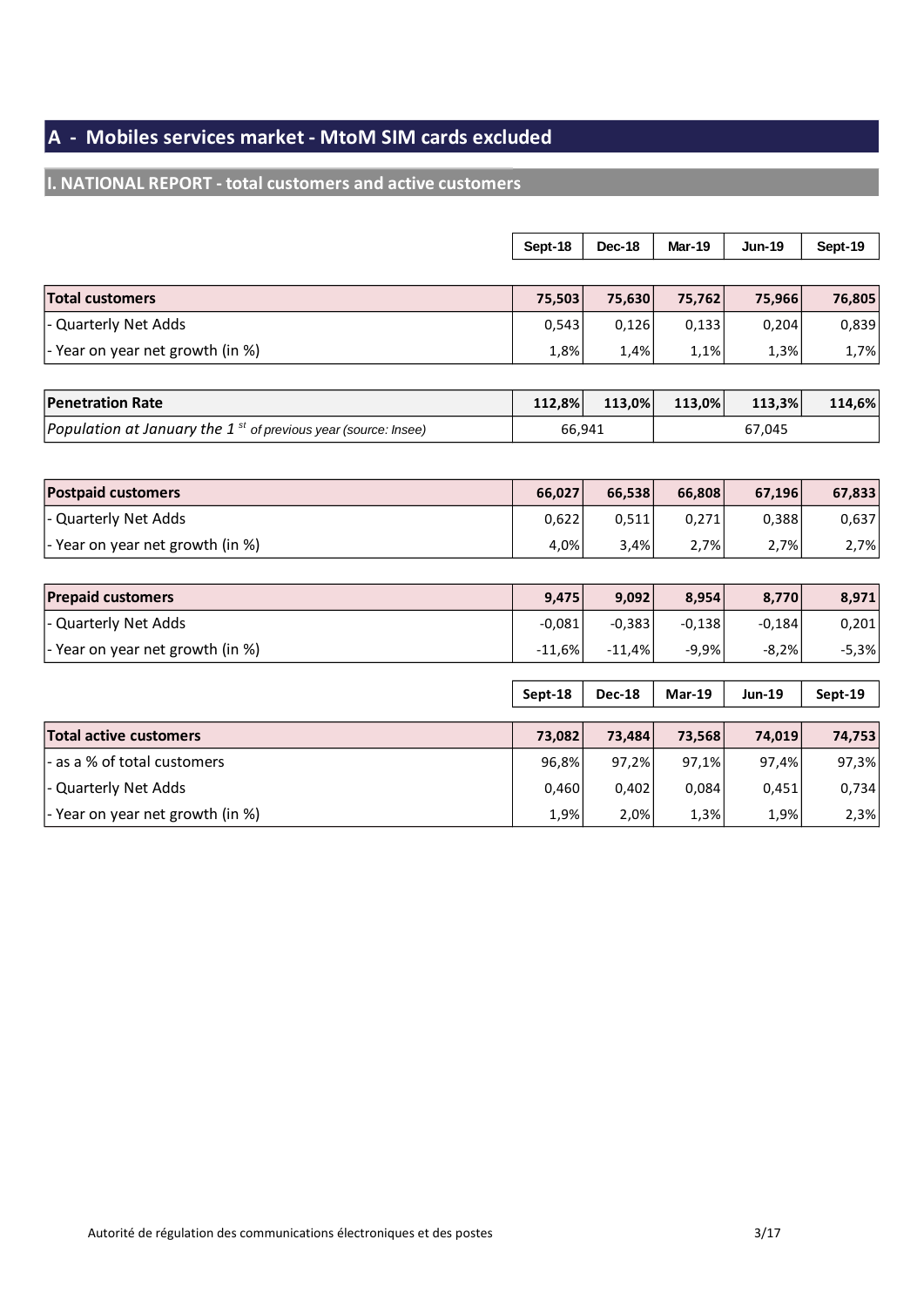

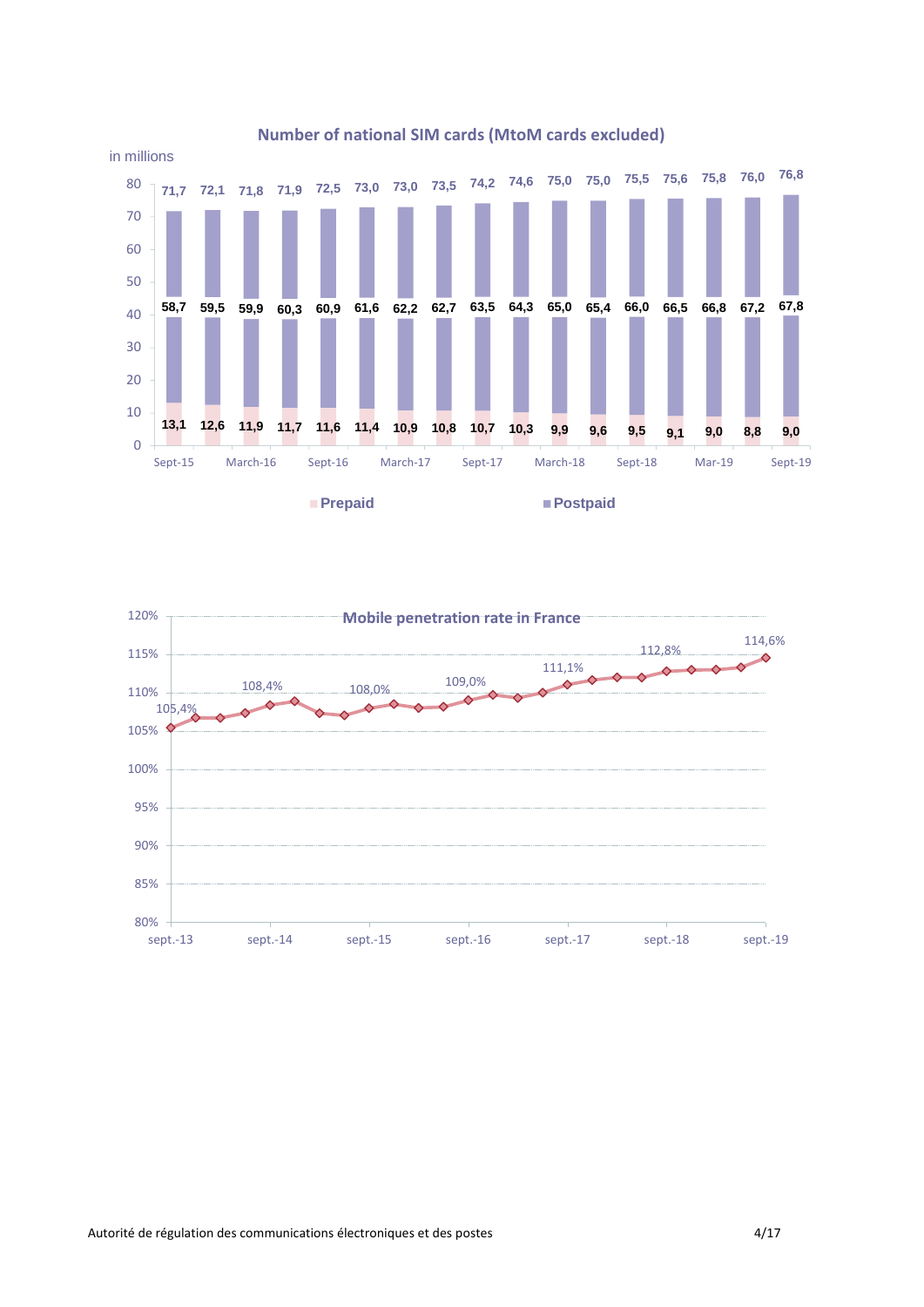# **II. METROPOLITAN REPORT**

# **II.1 Total customers segmentation and total active customers (excluding MtoM SIM cards)**



|                                                                            | Sept-18  | <b>Dec-18</b> | <b>Mar-19</b> | <b>Jun-19</b> | Sept-19 |
|----------------------------------------------------------------------------|----------|---------------|---------------|---------------|---------|
|                                                                            |          |               |               |               |         |
| <b>Total customers</b>                                                     | 72,912   | 73,022        | 73,145        | 73,351        | 74,191  |
| among which Internet SIM cards                                             | 3,432    | 3,369         | 3,281         | 3,290         | 3,296   |
| - Quarterly Net Adds                                                       | 0,545    | 0,110         | 0,123         | 0,206         | 0,840   |
| - Year on year net growth (in %)                                           | 1,8%     | 1,4%          | 1,1%          | 1,4%          | 1,8%    |
|                                                                            |          |               |               |               |         |
| <b>Penetration Rate</b>                                                    | 112,6%   | 112,8%        | 112,9%        | 113,2%        | 114,5%  |
| Population at January the 1 <sup>st</sup> of previous year (source: Insee) | 64,725   |               |               | 64,812        |         |
|                                                                            |          |               |               |               |         |
| <b>Postpaid customers</b>                                                  | 64,435   | 64,923        | 65,175        | 65,546        | 66,159  |
| among which Internet SIM cards                                             | 2,879    | 2,875         | 2,842         | 2,852         | 2,850   |
| - Quarterly gross sales                                                    | 3,683    | 3,442         | 2,989         | 2,781         | 3,160   |
| - Quarterly Net Adds                                                       | 0,607    | 0,488         | 0,252         | 0,370         | 0,614   |
| - Year on year net growth (in %)                                           | 4,0%     | 3,4%          | 2,7%          | 2,7%          | 2,7%    |
| <b>Prepaid customers</b>                                                   | 8,475    | 8,099         | 7,970         | 7,805         | 8,031   |
| among which Internet SIM cards                                             | 0,553    | 0,495         | 0,439         | 0,438         | 0,447   |
| - Quarterly gross sales                                                    | 2,147    | 2,010         | 1,754         | 2,091         | 2,379   |
| - Quarterly Net Adds                                                       | $-0,064$ | $-0,376$      | $-0,129$      | $-0,165$      | 0,226   |
| - Year on year net growth (in %)                                           | $-12,1%$ | $-12,0%$      | $-10,4%$      | $-8,6%$       | $-5,2%$ |
| <b>Total active customers</b>                                              | 70,755   | 71,142        | 71,222        | 71,672        | 72,401  |
| - as a % of total customers                                                | 97,0%    | 97,4%         | 97,4%         | 97,7%         | 97,6%   |
| - Quarterly Net Adds                                                       | 0,473    | 0,387         | 0,080         | 0,450         | 0,729   |
| - Year on year net growth (in %)                                           | 2,0%     | 2,1%          | 1,4%          | 2,0%          | 2,3%    |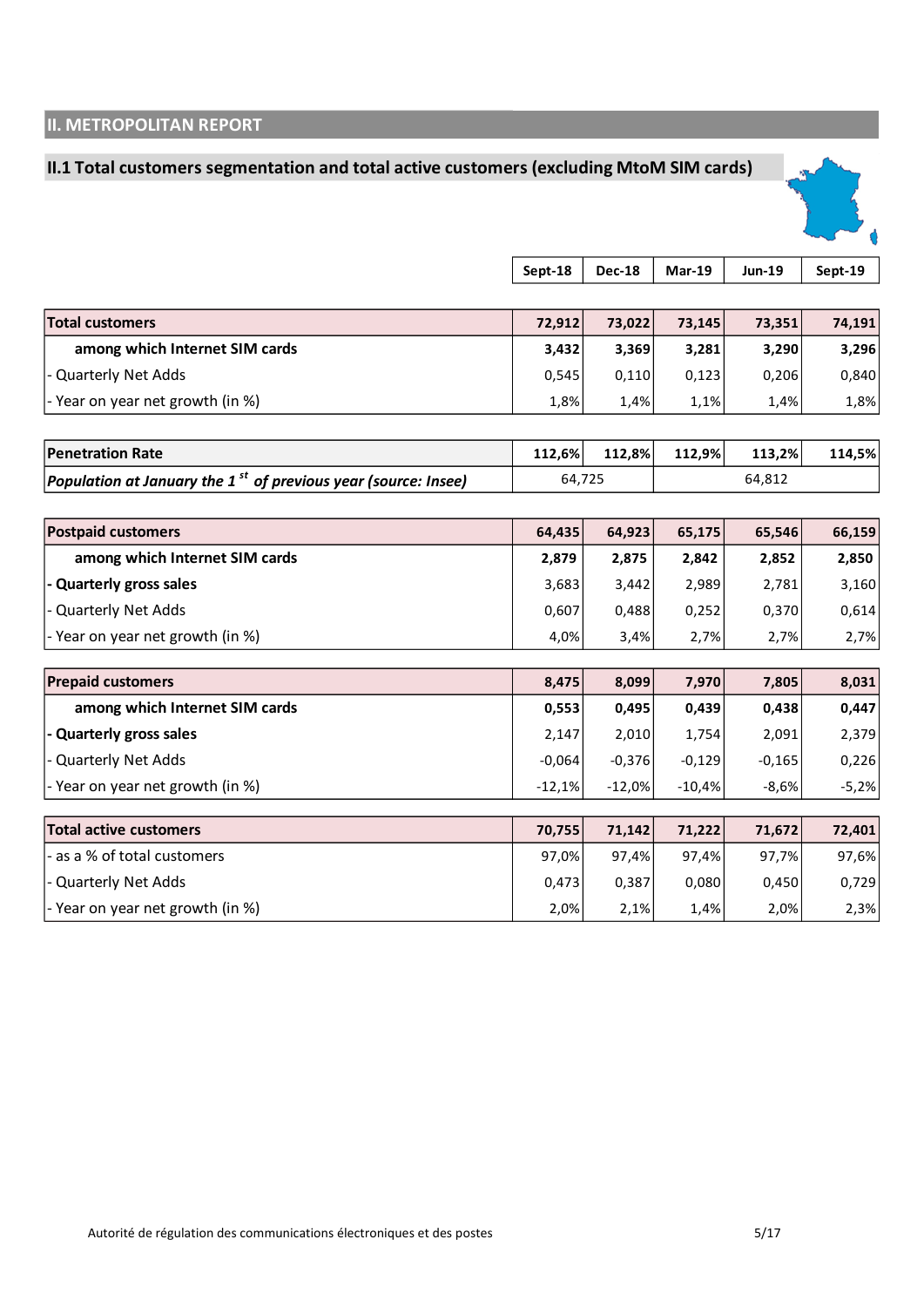

#### **0,3**  $\overline{0}$ **0,6 0,6 0,7 0,5 0,8 1,5 2,3 0,4 0,8 1,7 1,3 1,3 -0,5 0,0 0,5 1,0 1,5 2,0 2,5 3,0** Sept-13 Sept-14 Sept-15 Sept-16 Sept-17 Sept-18 sept.-19 in millions **Net quartely and annual growths of the total metropolitan customers (MtoM cards excluded) Net quarterly growth Net annual growth**

#### **Number of metropolitan SIM cards**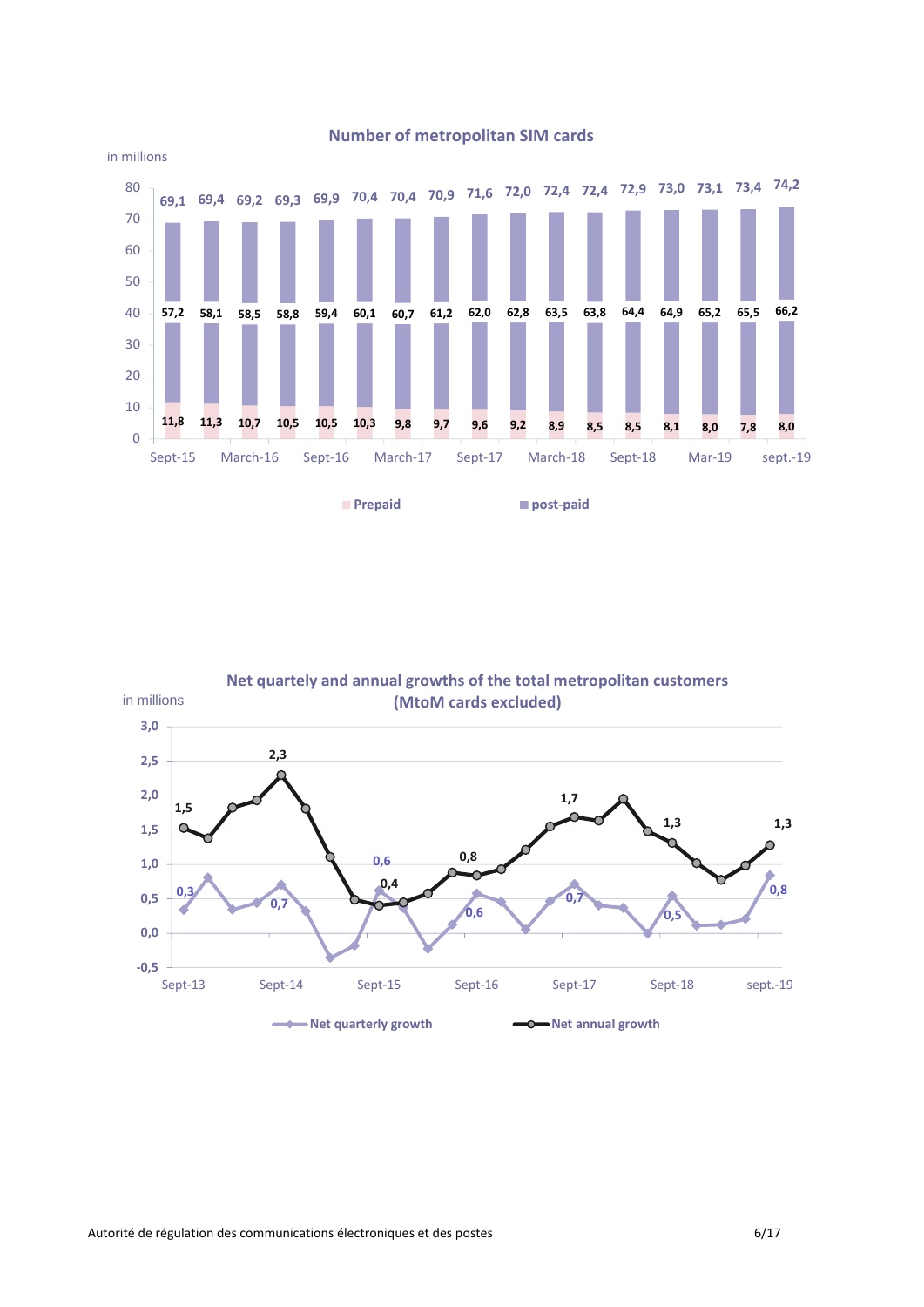# **II.2 Virtual mobile network operators (MVNO) market share**



|                                                  | Sept-18 | <b>Dec-18</b> | $Mar-19$ | <b>Jun-19</b> | Sept-19 |
|--------------------------------------------------|---------|---------------|----------|---------------|---------|
| Mobile networks operators (MNOs) customers       | 64,926  | 65,063        | 65,063   | 65,238        | 65,829  |
| - Among which postpaid customers                 | 60,521  | 60,886        | 61,083   | 61,312        | 61,860  |
| - Quarterly Net Adds                             | 0,442   | 0,137         | 0,000    | 0,175         | 0,591   |
| - Year on year net growth (in %)                 | 1,6%    | 1,4%          | 1,0%     | 1,2%          | 1,4%    |
|                                                  |         |               |          |               |         |
| <b>MVNOs customers</b>                           | 7,987   | 7,960         | 8,082    | 8,113         | 8,362   |
|                                                  | 3,914   | 4,037         | 4,092    | 4,233         | 4,299   |
| - Quarterly Net Adds                             | 0,103   | $-0,027$      | 0,123    | 0,031         | 0,249   |
| - Year on year net growth (in %)                 | 3,8%    | 1,3%          | 1,2%     | 2,9%          | 4,7%    |
|                                                  |         |               |          |               |         |
| <b>MVNO Market share</b>                         | 11,0%   | 10,9%         | 11,0%    | 11,1%         | 11,3%   |
|                                                  |         |               |          |               |         |
| <b>MVNO Market share of gross postpaid sales</b> | 7,4%    | 10,7%         | 9,7%     | 13,4%         | 8,8%    |
| MVNO Market share of gross prepaid sales         | 62,3%   | 65,7%         | 63,0%    | 65,6%         | 63,7%   |

# **II.3 Market fluidity**

|                                                      | Sept-18 | <b>Dec-18</b> | $Mar-19$ | <b>Jun-19</b> | Sept-19  |
|------------------------------------------------------|---------|---------------|----------|---------------|----------|
| Quaterly postpaid cancellation rate                  | 4,8%    | 4,6%          | 4,2%     | 3,7%          | 3,9%     |
| <b>Quaterly prepaid cancellation rate</b>            | 26,0%   | 28,8%         | 23,4%    | 28,6%         | 27,1%    |
| Numbers ported during the quarter                    | 2,108   | 1,805         | 1,614    | 1,417         | 1,535    |
| - Year on year net growth (in %)                     | 19,4%   | $-26,4%$      | $-24,5%$ | $-31,4%$      | $-27,2%$ |
| Post-paid residential customers not under commitment | 41,941  | 42,126        | 42,168   | 42,311        | 42,957   |
| -% of customers not under commitment contract        | 75,3%   | 75,1%         | 74,9%    | 74,8%         | 75,2%    |
| Post-paid customers not under commitment contract    | 45,480  | 45,837        | 45,722   | 45,867        | 46,549   |
| - % of customers not under commitment contract       | 70,6%   | 70,6%         | 70,2%    | 70,0%         | 70,4%    |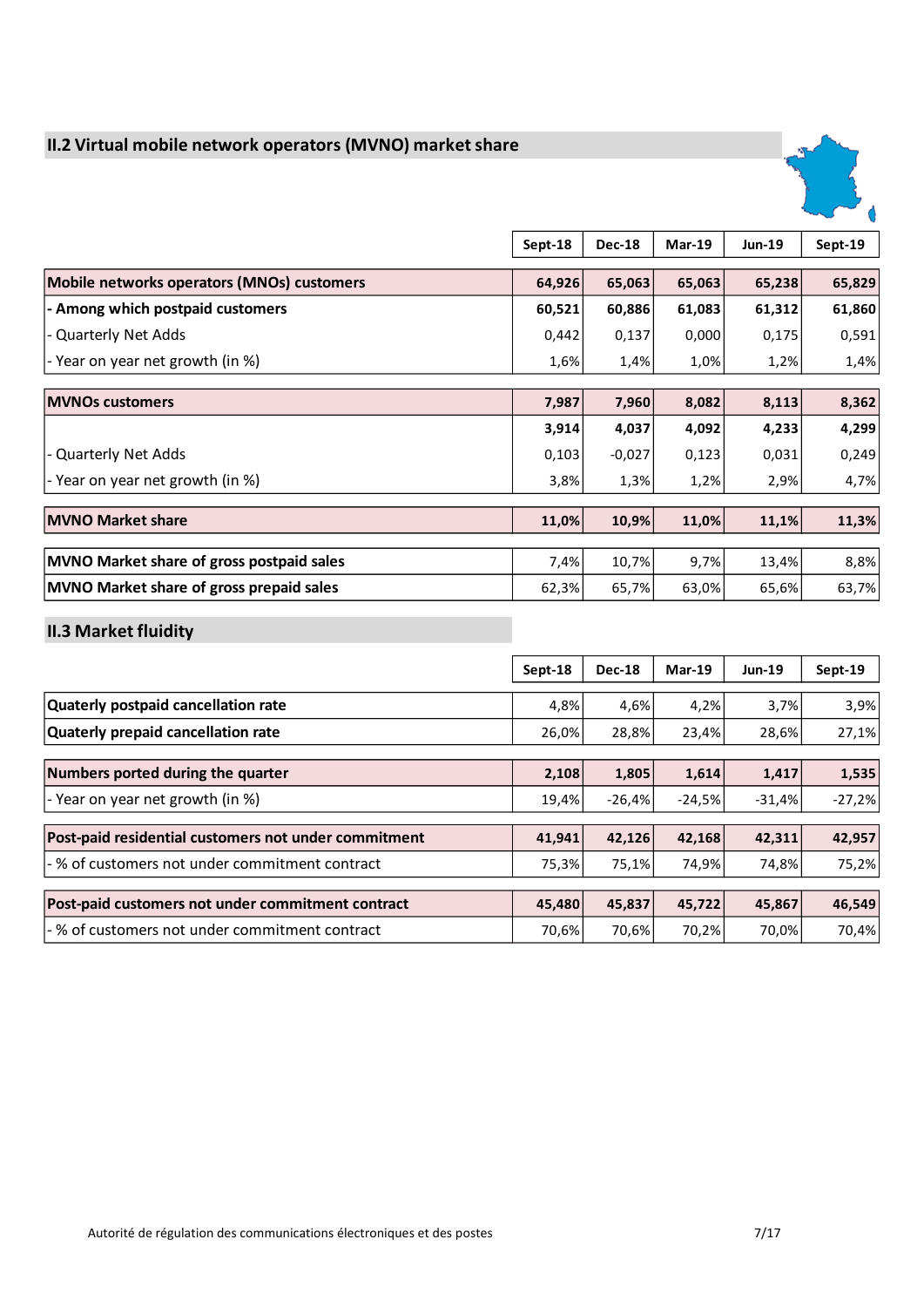

#### **Post-paid residential customers not under commitment contract in metropolitan France**



in millions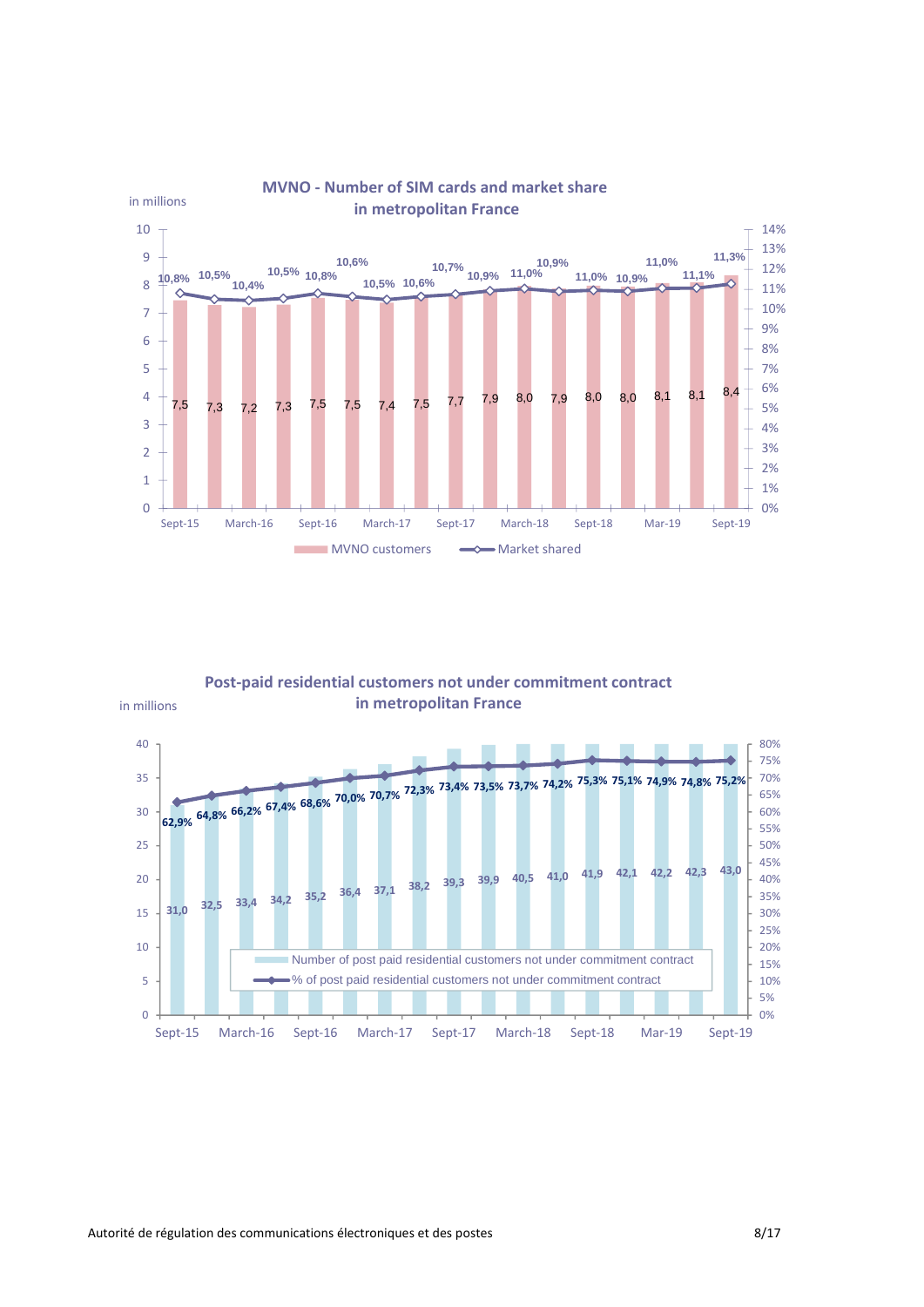# **III. METROPOLITAN RESIDENTIAL AND BUSINESS MARKET**

### **III.1 Residential market - Total customers segmentation**

|                                       | Sept-18  | <b>Dec-18</b> | $Mar-19$ | <b>Jun-19</b> | Sept-19 |
|---------------------------------------|----------|---------------|----------|---------------|---------|
| <b>Total residential customers</b>    | 64,193   | 64,218        | 64,292   | 64,395        | 65,175  |
|                                       |          |               |          |               |         |
| - Quarterly Net Adds                  | 2,177    | 2,101         | 2,006    | 1,985         | 1,982   |
| - Quarterly Net Adds                  | 0,465    | 0,025         | 0,074    | 0,103         | 0,780   |
| - Year on year net growth (in %)      | 1,6%     | 1,1%          | 0,8%     | 1,0%          | 1,5%    |
|                                       |          |               |          |               |         |
| <b>Postpaid residential customers</b> | 55,719   | 56,119        | 56,322   | 56,589        | 57,143  |
| - Quarterly gross sales               | 3,341    | 3,047         | 2,539    | 2,347         | 2,822   |
| - Quarterly Net Adds                  | 0,529    | 0,401         | 0,203    | 0,268         | 0,554   |
| - Year on year net growth (in %)      | 4,0%     | 3,3%          | 2,6%     | 2,5%          | 2,6%    |
|                                       |          |               |          |               |         |
| <b>Prepaid residential customers</b>  | 8,475    | 8,099         | 7,970    | 7,805         | 8,031   |
| - Quarterly gross sales               | 2,147    | 2,010         | 1,754    | 2,091         | 2,379   |
| - Quarterly Net Adds                  | $-0,064$ | $-0,376$      | $-0,129$ | $-0,165$      | 0,226   |
| - Year on year net growth (in %)      | $-12,1%$ | $-12,0%$      | $-10,4%$ | $-8,6%$       | $-5,2%$ |

# **III.2 Residential market - Mobile Virtual Network Operators market share**

|                                                  | Sept-18 | <b>Dec-18</b> | <b>Mar-19</b> | <b>Jun-19</b> | Sept-19 |
|--------------------------------------------------|---------|---------------|---------------|---------------|---------|
| <b>MNOs</b>                                      | 56,634  | 56,689        | 56,655        | 56,745        | 57,291  |
| - Quarterly Net Adds                             | 0,375   | 0,055         | $-0,034$      | 0,090         | 0,546   |
| - Year on year net growth (in %)                 | 1,4%    | 1,2%          | 0,8%          | 0,9%          | 1,2%    |
|                                                  |         |               |               |               |         |
| <b>MVNOs</b>                                     | 7,559   | 7,529         | 7,637         | 7,650         | 7,884   |
| - Quarterly Net Adds                             | 0,090   | $-0,030$      | 0,108         | 0,013         | 0,234   |
| - Year on year net growth (in %)                 | 3,1%    | 0,7%          | 0,7%          | 2,4%          | 4,3%    |
|                                                  |         |               |               |               |         |
| <b>MVNO Market share</b>                         | 11,8%   | 11,7%         | 11,9%         | 11,9%         | 12,1%   |
| <b>MVNO Market share of gross postpaid sales</b> | 7,9%    | 11,6%         | 9,9%          | 14,1%         | 8,8%    |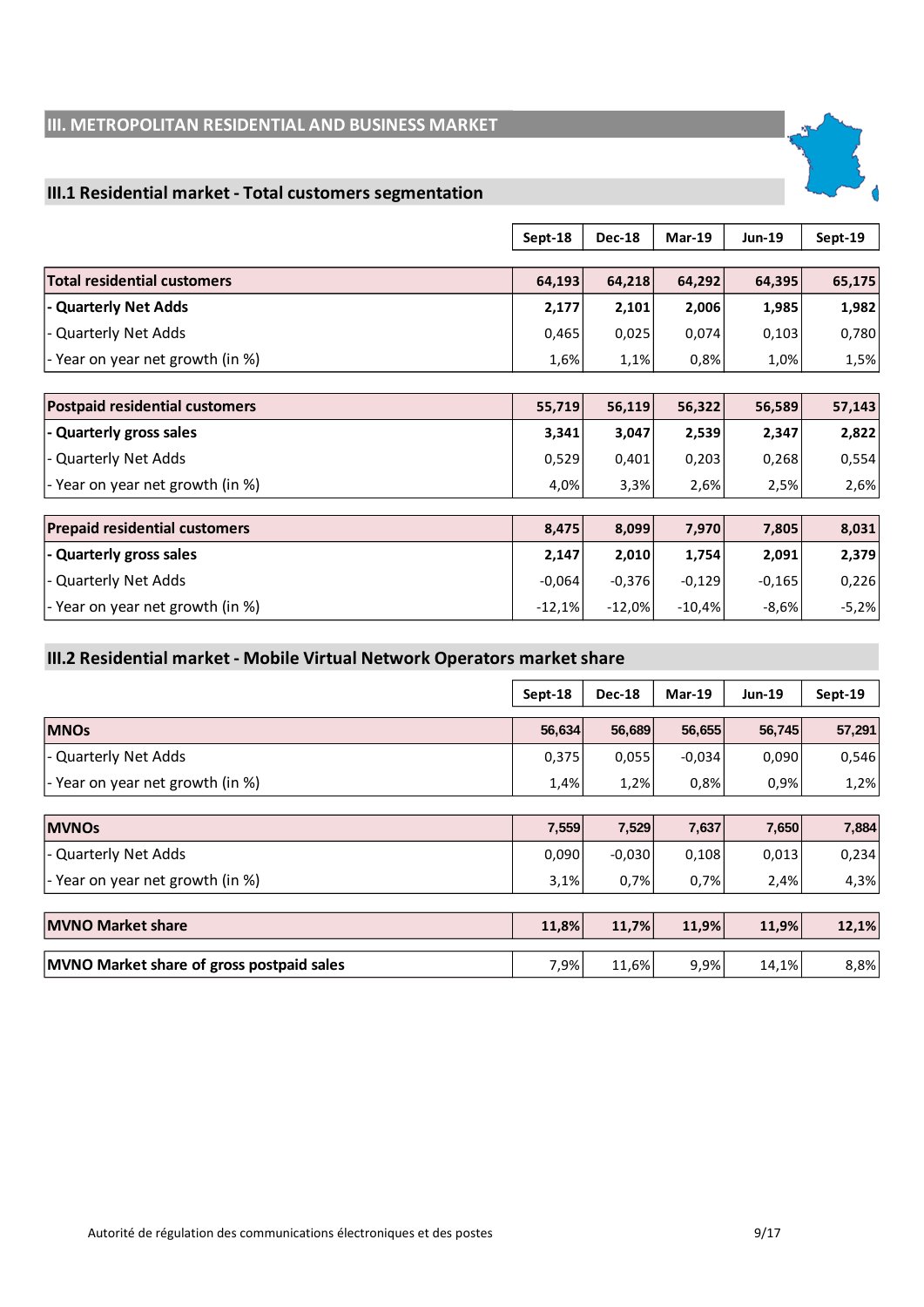#### **III.3 Business market - total customers MtoM SIM cards excluded**

|                                    | Sept-18 | <b>Dec-18</b> | $Mar-19$ | <b>Jun-19</b> | Sept-19 |
|------------------------------------|---------|---------------|----------|---------------|---------|
|                                    |         |               |          |               |         |
| <b>Postpaid business customers</b> | 8.717   | 8,804         | 8,853    | 8,956         | 9,016   |
| among which Internet SIM cards     | 1,255   | 1,268         | 1,275    | 1,305         | 1,314   |
| - Quarterly Net Adds               | 0,078   | 0,087         | 0,049    | 0,103         | 0,060   |
| - Year on year net growth (in %)   | 3,8%    | 3,7%          | 3,4%     | 3,7%          | 3,4%    |



**Year on year net growth of residential and business SIM cards** 

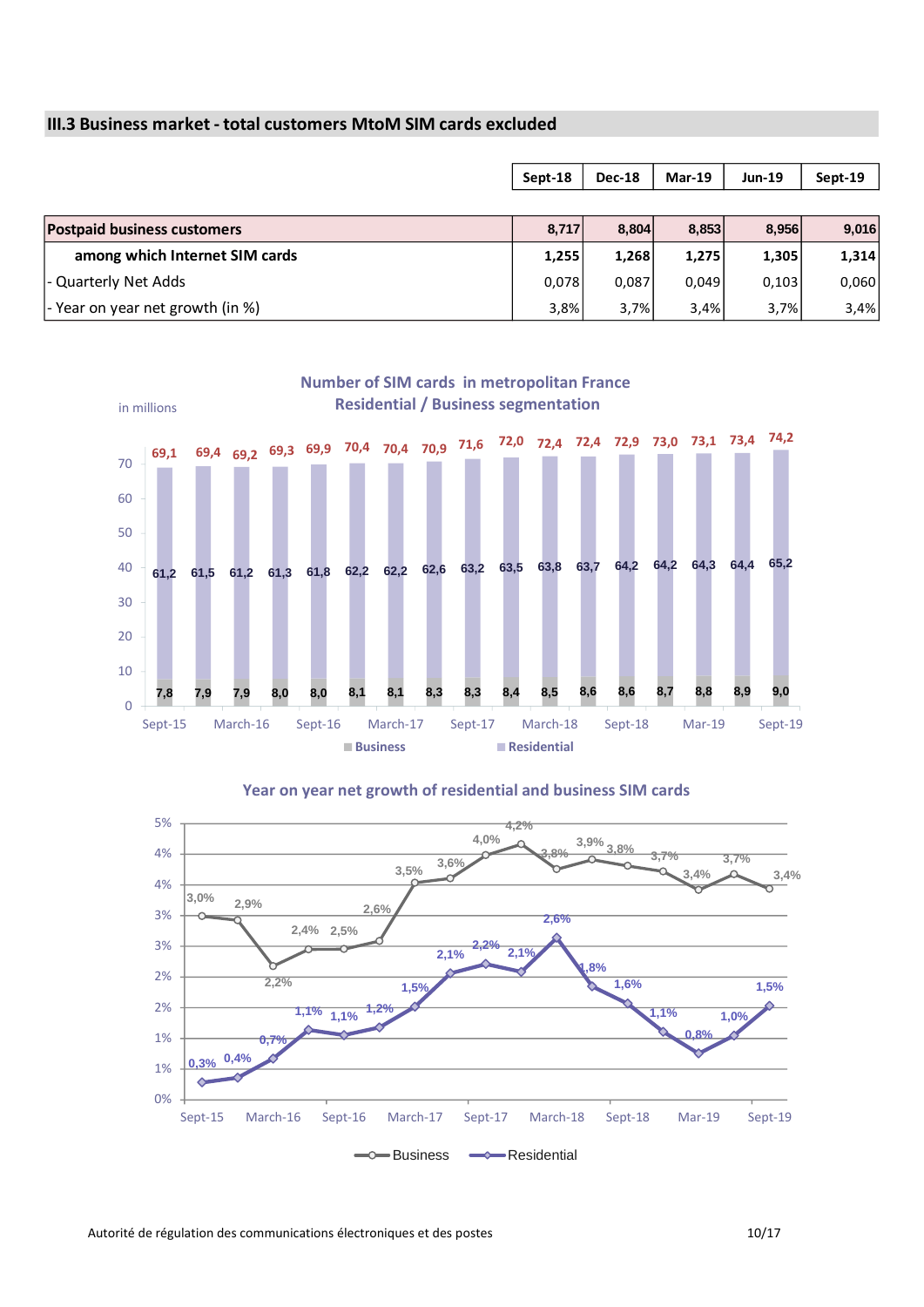# **IV. OVERSEAS REPORT : DOM, Saint-Martin, Saint-Barthélémy, Saint-Pierre-et-Miquelon**

#### **IV.1 Overseas departements: total customers and total active customers segmentation**

|                                  | Sept-18  | <b>Dec-18</b> | $Mar-19$ | <b>Jun-19</b> | Sept-19  |
|----------------------------------|----------|---------------|----------|---------------|----------|
| <b>Total customers</b>           | 2,591    | 2,607         | 2,617    | 2,615         | 2,614    |
| - Quarterly Net Adds             | $-0,002$ | 0,016         | 0,010    | $-0,002$      | $-0,001$ |
| - Year on year net growth (in %) | $-0.4%$  | 0.3%          | 0,6%     | 0,8%          | 0,9%     |

| <b>Penetration Rate</b>                                              |       | 116.9% 117.7% 117.2% | 117.1% | 117,0% |
|----------------------------------------------------------------------|-------|----------------------|--------|--------|
| Population at January the 1 $^{st}$ of previous year (source: Insee) | 2.216 |                      | 2.233  |        |

| <b>Postpaid customers</b>        | 1.591 | 1.614 | 1.633 | 1.650 | 1,674 |
|----------------------------------|-------|-------|-------|-------|-------|
| - Quarterly Net Adds             | 0.015 | 0.023 | 0.019 | 0,017 | 0,024 |
| - Year on year net growth (in %) | 4.6%  | 4.3%  | 4.3%  | 4.7%  | 5,2%  |

| <b>Prepaid customers</b>         | 1.000    | 0.993    | 0,984    | 0.965    | 0,940    |
|----------------------------------|----------|----------|----------|----------|----------|
| - Quarterly Net Adds             | $-0.017$ | $-0.007$ | $-0.009$ | $-0.019$ | $-0.025$ |
| - Year on year net growth (in %) | $-7.3%$  | $-5.6%$  | $-5.1\%$ | $-5,2%$  | $-6,0%$  |

| Total active customers           | 2.327    | 2.342   | 2.346   | 2.348 | 2,352 |
|----------------------------------|----------|---------|---------|-------|-------|
| - as a % of total customers      | 89.8%    | 89.8%   | 89.6%   | 89,8% | 90,0% |
| - Quarterly Net Adds             | $-0.013$ | 0.015   | 0.004   | 0,002 | 0,005 |
| - Year on year net growth (in %) | 0.3%     | $-0.7%$ | $-0.6%$ | 0,3%  | 1,1%  |



#### **Number of SIM cards in Overseas**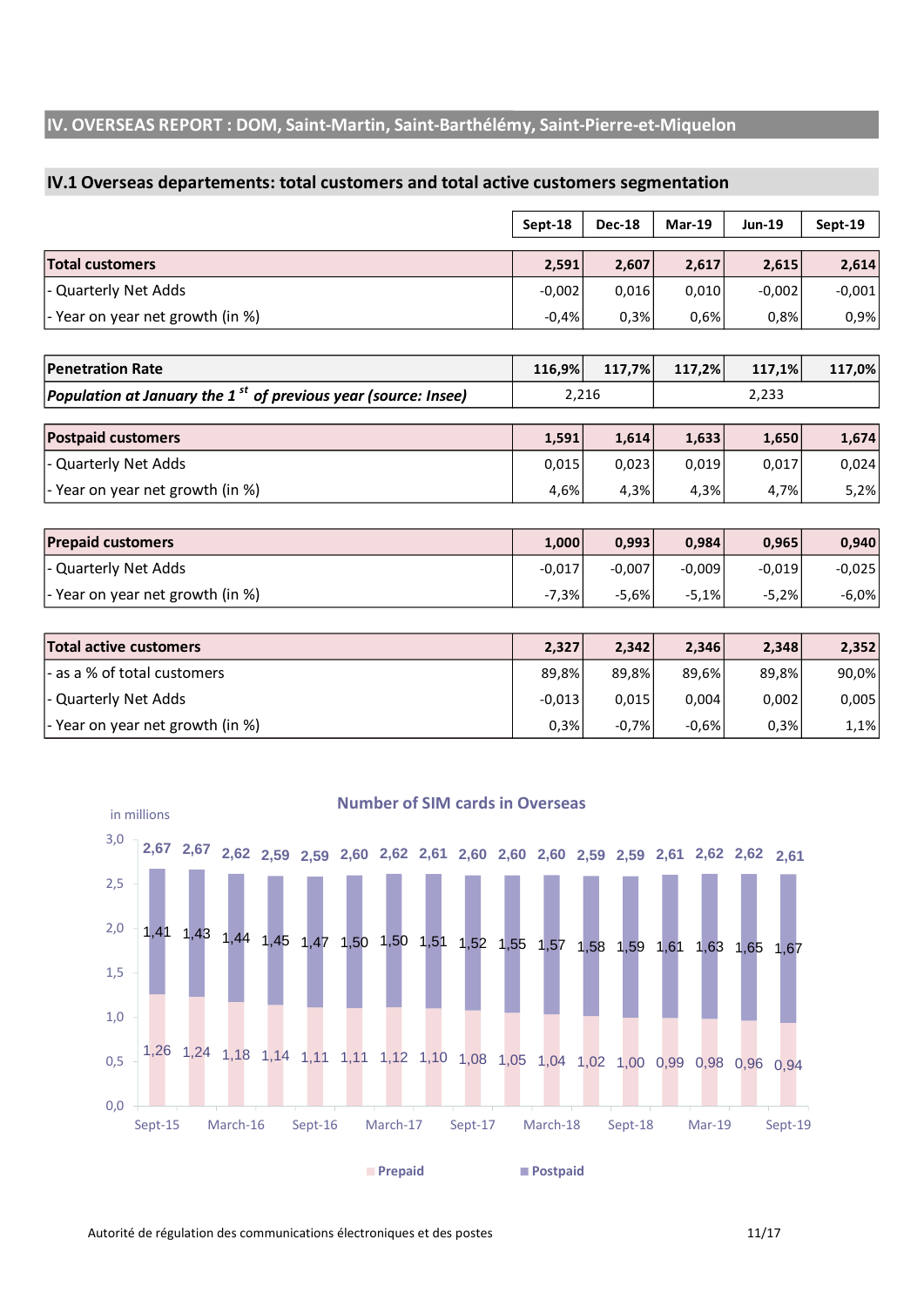# **IV.2 Guadeloupe, St-Martin, St-Barth. total customers and active customers segm.**

|                                                                  | Sept-18  | <b>Dec-18</b> | $Mar-19$ | <b>Jun-19</b> | Sept-19  |
|------------------------------------------------------------------|----------|---------------|----------|---------------|----------|
| <b>Total customers</b>                                           | 0,619    | 0,618         | 0,626    | 0,628         | 0,624    |
| - Quarterly Net Adds                                             | $-0,002$ | $-0,001$      | 0,007    | 0,003         | $-0,004$ |
| - Year on year net growth (in %)                                 | $-2,0\%$ | $-1,2%$       | $-0,8%$  | 1,1%          | 0,7%     |
| <b>Penetration Rate</b>                                          | 143,6%   | 143,3%        | 145,8%   | 146,4%        | 145,4%   |
| Population at January the $1st$ of previous year (source: Insee) | 0,431    |               |          | 0,429         |          |
| <b>Postpaid customers</b>                                        | 0,355    | 0,359         | 0,363    | 0,365         | 0,367    |
| - Quarterly Net Adds                                             | 0,001    | 0,004         | 0,004    | 0,002         | 0,002    |
| - Year on year net growth (in %)                                 | 3,1%     | 2,9%          | 2,9%     | 3,1%          | 3,2%     |
| <b>Prepaid customers</b>                                         | 0,264    | 0,259         | 0,263    | 0,263         | 0,257    |
| - Quarterly Net Adds                                             | $-0,003$ | $-0,005$      | 0,004    | 0,000         | $-0,006$ |
| - Year on year net growth (in %)                                 | $-8,2%$  | $-6,3%$       | $-5,5%$  | $-1,6%$       | $-2,6%$  |
| <b>Total active customers</b>                                    | 0,535    | 0,537         | 0,538    | 0,539         | 0,534    |
| - as a % of total customers                                      | 86,4%    | 86,9%         | 86,0%    | 85,9%         | 85,6%    |
| - Quarterly Net Adds                                             | $-0,012$ | 0,002         | 0,001    | 0,001         | $-0,005$ |
| - Year on year net growth (in %)                                 | $-4,0%$  | $-3,9%$       | $-3,5%$  | -1,4%         | $-0,2%$  |

### **IV.3 Guyane: total customers and total active customers segmentation**

|                                                                            | Sept-18  | <b>Dec-18</b> | $Mar-19$ | <b>Jun-19</b> | Sept-19  |  |
|----------------------------------------------------------------------------|----------|---------------|----------|---------------|----------|--|
| <b>Total customers</b>                                                     | 0,295    | 0,297         | 0,301    | 0,303         | 0,299    |  |
| - Quarterly Net Adds                                                       | $-0,002$ | 0,002         | 0,004    | 0,002         | $-0,004$ |  |
| - Year on year net growth (in %)                                           | $-1,2%$  | 0,5%          | 2,6%     | 1,8%          | 1,2%     |  |
| <b>Penetration Rate</b>                                                    | 102,6%   | 103,4%        | 101,5%   | 102,0%        | 100,7%   |  |
| Population at January the 1 <sup>st</sup> of previous year (source: Insee) | 0,288    |               |          | 0,297         |          |  |
| <b>Postpaid customers</b>                                                  | 0,125    | 0,128         | 0,130    | 0,131         | 0,133    |  |
| <b>Quarterly Net Adds</b>                                                  | 0,000    | 0,003         | 0,002    | 0,001         | 0,002    |  |
| - Year on year net growth (in %)                                           | 4,6%     | 4,9%          | 5,3%     | 5,0%          | 6,2%     |  |
| <b>Prepaid customers</b>                                                   | 0,170    | 0,169         | 0,171    | 0,171         | 0,166    |  |
| - Quarterly Net Adds                                                       | $-0,003$ | $-0,001$      | 0,002    | 0,000         | $-0,006$ |  |
| - Year on year net growth (in %)                                           | $-5,1%$  | $-2,7%$       | 0,6%     | $-0,5%$       | $-2,4%$  |  |
| <b>Total active customers</b>                                              | 0,258    | 0,261         | 0,260    | 0,261         | 0,260    |  |
| - as a % of total customers                                                | 87,5%    | 87,7%         | 86,3%    | 86,2%         | 86,9%    |  |
| - Quarterly Net Adds                                                       | $-0,002$ | 0,003         | $-0,001$ | 0,001         | $-0,001$ |  |
| - Year on year net growth (in %)                                           | $-1,6%$  | 0,2%          | 0,2%     | 0,2%          | 0,6%     |  |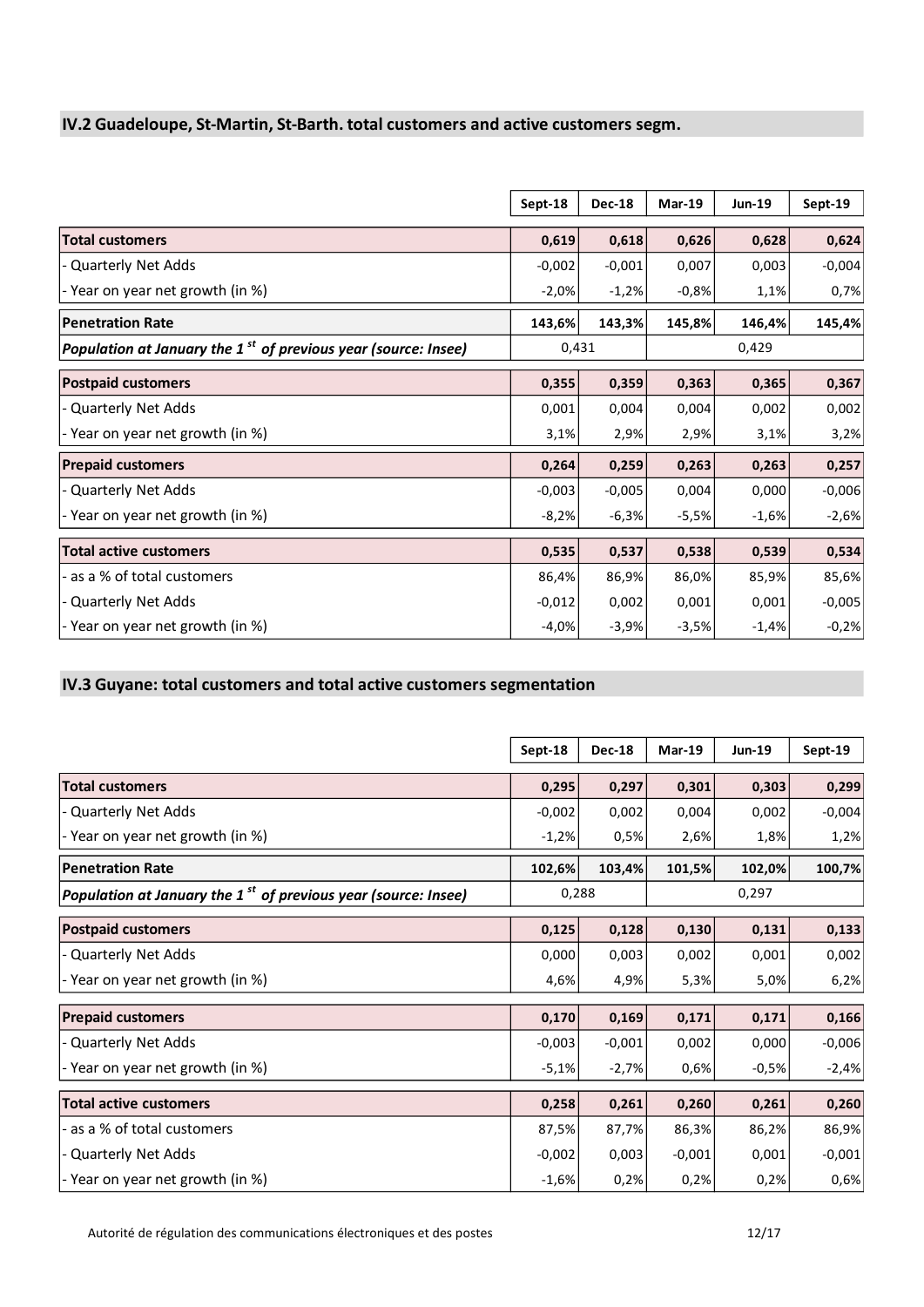# **IV.4 Martinique: total customers and total active customers segmentation**

|                                                                  | Sept-18  | <b>Dec-18</b> | $Mar-19$ | <b>Jun-19</b> | Sept-19  |  |
|------------------------------------------------------------------|----------|---------------|----------|---------------|----------|--|
| <b>Total customers</b>                                           | 0,527    | 0,530         | 0,531    | 0,533         | 0,533    |  |
| - Quarterly Net Adds                                             | 0,000    | 0,003         | 0,002    | 0,002         | $-0,001$ |  |
| - Year on year net growth (in %)                                 | $-0,4%$  | 0,9%          | 0,8%     | 1,2%          | 1,2%     |  |
| <b>Penetration Rate</b>                                          | 142,9%   | 143,7%        | 145,8%   | 146,4%        | 146,3%   |  |
| Population at January the $1st$ of previous year (source: Insee) | 0,369    |               |          | 0,364         |          |  |
| <b>Postpaid customers</b>                                        | 0,326    | 0,329         | 0,332    | 0,334         | 0,336    |  |
| <b>Quarterly Net Adds</b>                                        | 0,000    | 0,003         | 0,004    | 0,002         | 0,002    |  |
| - Year on year net growth (in %)                                 | 2,0%     | 2,0%          | 2,5%     | 2,6%          | 3,2%     |  |
| <b>Prepaid customers</b>                                         | 0,201    | 0,201         | 0,199    | 0,199         | 0,197    |  |
| - Quarterly Net Adds                                             | 0,000    | 0,000         | $-0,002$ | 0,000         | $-0,002$ |  |
| - Year on year net growth (in %)                                 | $-4,2%$  | $-0,8%$       | $-1,7%$  | $-1,1%$       | $-2,1%$  |  |
| <b>Total active customers</b>                                    | 0,445    | 0,445         | 0,448    | 0,449         | 0,446    |  |
| - as a % of total customers                                      | 84,5%    | 84,1%         | 84,4%    | 84,1%         | 83,7%    |  |
| - Quarterly Net Adds                                             | $-0,008$ | 0,000         | 0,003    | 0,000         | $-0,003$ |  |
| - Year on year net growth (in %)                                 | $-2,8%$  | $-3,3%$       | $-2,3%$  | $-0,9%$       | 0,3%     |  |

**IV.5 Mayotte: total customers and total active customers segmentation**

|                                                                  | Sept-18 | <b>Dec-18</b> | $Mar-19$ | Jun-19   | Sept-19  |
|------------------------------------------------------------------|---------|---------------|----------|----------|----------|
| <b>Total customers</b>                                           | 0,283   | 0,292         | 0,287    | 0,277    | 0,276    |
| - Quarterly Net Adds                                             | 0,002   | 0,009         | $-0,005$ | $-0,009$ | $-0,001$ |
| - Year on year net growth (in %)                                 | 2,2%    | 3,6%          | 2,5%     | $-1,2%$  | $-2,4%$  |
| <b>Penetration Rate</b>                                          | 108,6%  | 112,0%        | 106,0%   | 102,6%   | 102,1%   |
| Population at January the $1st$ of previous year (source: Insee) | 0,260   |               |          | 0,270    |          |
| <b>Postpaid customers</b>                                        | 0,065   | 0,066         | 0,066    | 0,065    | 0,066    |
| - Quarterly Net Adds                                             | 0,000   | 0,000         | 0,000    | 0,000    | 0,001    |
| - Year on year net growth (in %)                                 | $-0,8%$ | 0,8%          | $-0,1%$  | $-0,1%$  | 1,1%     |
| <b>Prepaid customers</b>                                         | 0,218   | 0,226         | 0,221    | 0,212    | 0,210    |
| - Quarterly Net Adds                                             | 0,002   | 0,008         | $-0,005$ | $-0,009$ | $-0,002$ |
| - Year on year net growth (in %)                                 | 3,1%    | 4,5%          | 3,3%     | $-1,6%$  | $-3,4%$  |
| <b>Total active customers</b>                                    | 0,247   | 0,252         | 0,250    | 0,246    | 0,249    |
| - as a % of total customers                                      | 87,4%   | 86,4%         | 87,2%    | 88,6%    | 90,3%    |
| - Quarterly Net Adds                                             | 0,005   | 0,005         | $-0,002$ | $-0,004$ | 0,004    |
| - Year on year net growth (in %)                                 | 10,5%   | 6,9%          | 3,4%     | 1,7%     | 0,9%     |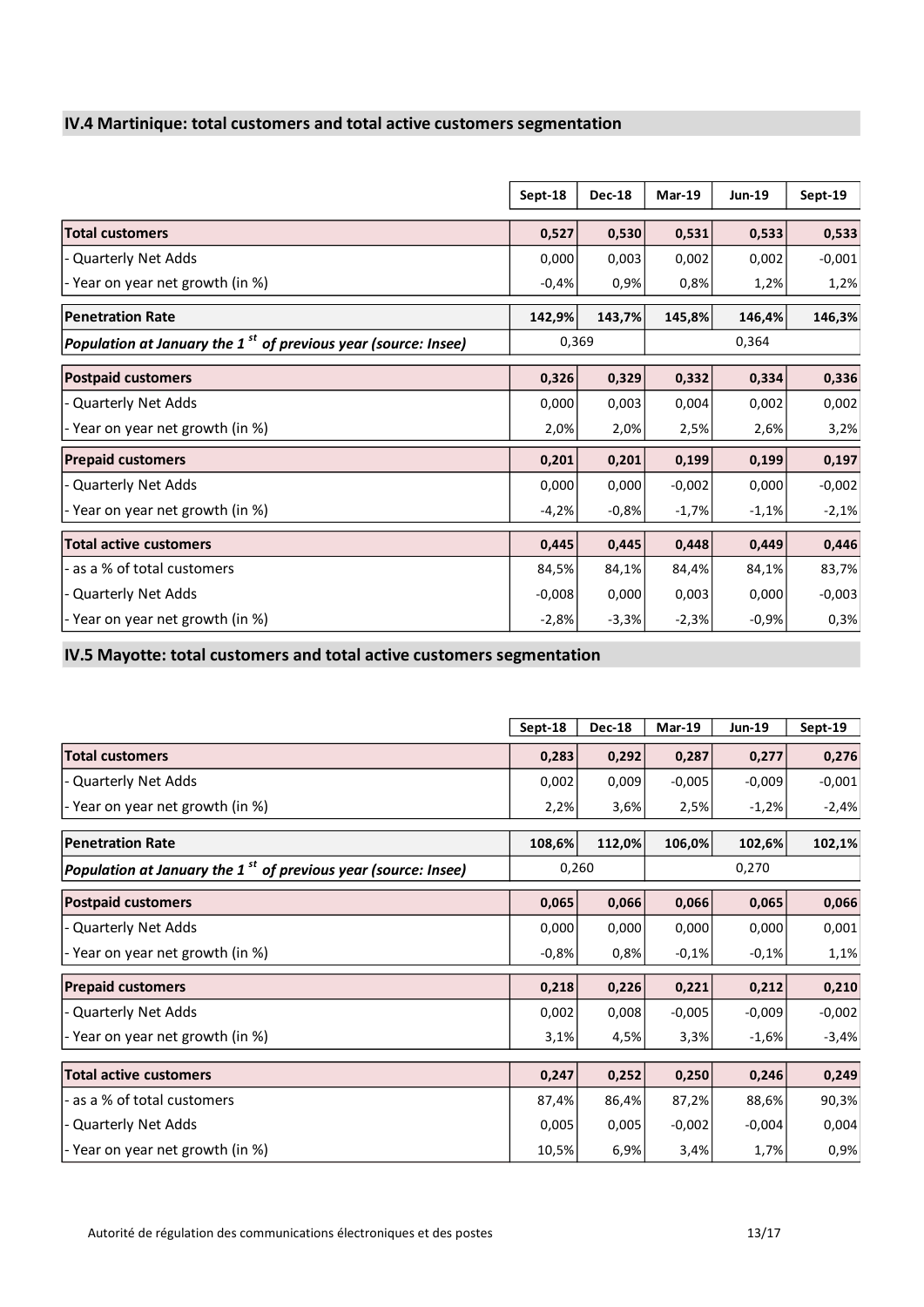# **IV. 6 Réunion: total customers and total active customers segmentation**

|                                                                  | Sept-18  | <b>Dec-18</b> | $Mar-19$ | <b>Jun-19</b> | Sept-19  |
|------------------------------------------------------------------|----------|---------------|----------|---------------|----------|
|                                                                  |          |               |          |               |          |
| <b>Total customers</b>                                           | 0,862    | 0,866         | 0,867    | 0,868         | 0,877    |
| - Quarterly Net Adds                                             | 0,001    | 0,004         | 0,001    | 0,001         | 0,009    |
| - Year on year net growth (in %)                                 | 0,4%     | $-0,2%$       | 0,1%     | 0,8%          | 1,8%     |
|                                                                  |          |               |          |               |          |
| <b>Penetration Rate</b>                                          | 100,0%   | 100,4%        | 100,1%   | 100,2%        | 101,2%   |
| Population at January the $1st$ of previous year (source: Insee) |          | 0,862         |          | 0,867         |          |
| <b>Postpaid customers</b>                                        | 0,715    | 0,728         | 0,738    | 0,750         | 0,767    |
| Quarterly Net Adds                                               | 0,014    | 0,013         | 0,010    | 0,012         | 0,017    |
| - Year on year net growth (in %)                                 | 7,0%     | 6,3%          | 6,2%     | 6,9%          | 7,3%     |
|                                                                  |          |               |          |               |          |
| <b>Prepaid customers</b>                                         | 0,147    | 0,138         | 0,130    | 0,119         | 0,110    |
| Quarterly Net Adds                                               | $-0,013$ | $-0,009$      | $-0,008$ | $-0,011$      | $-0,009$ |
| - Year on year net growth (in %)                                 | $-22,9%$ | $-24,5%$      | $-24,6%$ | $-26,0%$      | $-25,4%$ |
|                                                                  |          |               |          |               |          |
| <b>Total active customers</b>                                    | 0,837    | 0,841         | 0,845    | 0,847         | 0,858    |
| - as a % of total customers                                      | 97,1%    | 97,2%         | 97,4%    | 97,6%         | 97,8%    |
| - Quarterly Net Adds                                             | 0,004    | 0,005         | 0,003    | 0,003         | 0,010    |
| - Year on year net growth (in %)                                 | 2,7%     | 0,5%          | 1,0%     | 1,7%          | 2,5%     |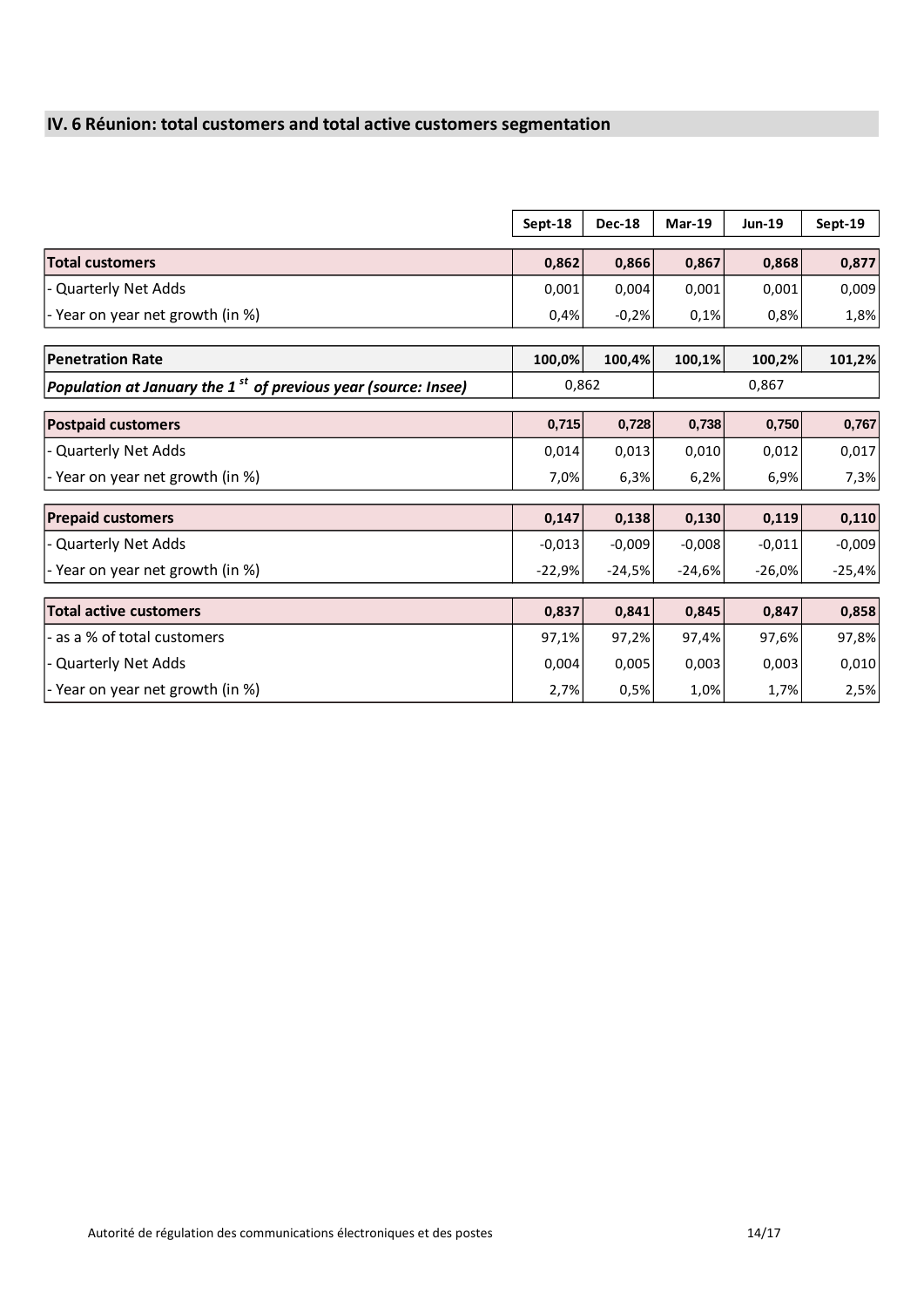# **B - Internet of things : MtoM SIM cards**

#### **I. MtoM CARDS OF FRENCH OPERATORS**

|                                  | Sept-18 | <b>Dec-18</b> | <b>Mar-19</b> | <b>Jun-19</b> | Sept-19 |
|----------------------------------|---------|---------------|---------------|---------------|---------|
|                                  |         |               |               |               |         |
| MtoM SIM cards                   | 17,312  | 18,238        | 19,287        | 19,944        | 20,331  |
| -Gross sales for the quarter     | 0,899   | 1,086         | 1,161         | 0,808         | 0,646   |
| l- Quarterly Net Adds            | 0.744   | 0.926         | 1,050         | 0,657         | 0,387   |
| - Year on year net growth (in %) | 21,2%   | 22.4%         | 22,9%         | 20.4%         | 17,4%   |

# **I.1 MtoM CARDS OF FRENCH OPERATORS - METROPOLITAN**

|                                  | Sept-18 | <b>Dec-18</b> | $Mar-19$ | Jun-19 | Sept-19 |
|----------------------------------|---------|---------------|----------|--------|---------|
|                                  |         |               |          |        |         |
| <b>MtoM SIM cards</b>            | 17,279  | 18,203        | 19,252   | 19,908 | 20,297  |
| - Quarterly Net Adds             | 0,743   | 0.924         | 1,049    | 0,656  | 0,389   |
| - Year on year net growth (in %) | 21,3%   | 22.4%         | 22.9%    | 20,4%  | 17,5%   |

# **I.2 MtoM CARDS OF FRENCH OPERATORS - OVERSEAS DEPARTMENTS**

|                                  | Sept-18 | <b>Dec-18</b> | $Mar-19$ | <b>Jun-19</b> | Sept-19  |
|----------------------------------|---------|---------------|----------|---------------|----------|
|                                  |         |               |          |               |          |
| <b>MtoM SIM cards</b>            | 0,033   | 0,035         | 0,035    | 0,036         | 0,034    |
| - Quarterly Net Adds             | 0,000   | 0,001         | 0,001    | 0,000         | $-0,002$ |
| - Year on year net growth (in %) | 3,5%    | 6,7%          | 9,8%     | 8,1%          | 2,3%     |
| <b>Adjusted figure</b>           |         |               |          |               |          |

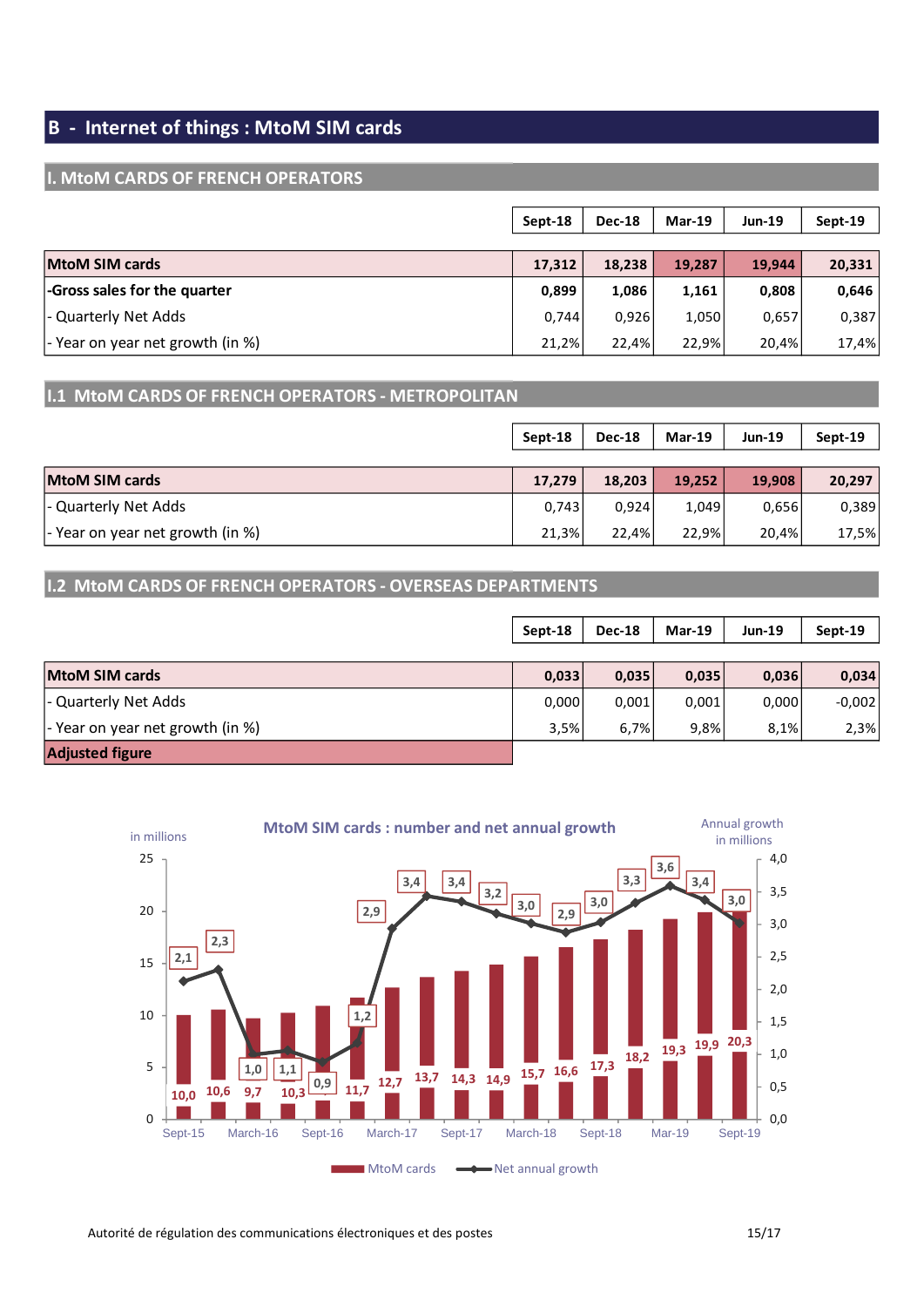### **Appendix: DEFINITIONS**

Total SIM cards: Total SIM cards registered with an operator's Home Location Register (HLR) or in the Home Subscriber Server (HSS) at the date in question. So, for business clients, each line is considered as a post-paid contract. Post-paid cards are those whose service is invoiced regularly (packages, metered offers, blocked accounts, etc.). By default, any non-post-paying client is considered to be a pre-paying client.

Internet SIM cards: number of SIM cards sold by mobile operators (flat rates or prepaid cards), to be used solely for accessing the Internet (PCMCIA cards, 3G/4G USB keys). These cards cannot be used to make voice calls.

Gross sales: total SIM cards at the end of the quarter which are registered with the HLR/HSS during the quarter. They exclude migrations: pre-paid to post-paid migration corresponds to clients asking their operator to replace their pre-paid offer in force at the beginning of the quarter with a post-paid offer; conversely, post-paid to pre-paid migration corresponds to clients asking their operator to replace their post-paid offer in force at the beginning of the quarter with a pre-paid offer.

Cancellation: Total SIM cards at the beginning of the quarter whose registration in the HLR/HSS was deleted during the quarter. Modifications to the registration in the HLR/HSS are not cancellations. So, this definition does not cover changes in offers within a line, or pre- to post-paid migrations or postto pre-paid migrations, or service suspensions.

Penetration rate: Penetration rate: it is obtained by dividing the total number of clients by the population. The reference population is 1rst January of the year N-1 published by Insee on the 1<sup>rst</sup> January of the year N. The reference population in 2019, comes from estimates published in January 2019 (and therefore of the population for January  $1<sup>rst</sup>$ , 2018).

Customers not under commitment contract: a client under a commitment contract is any client having taken out or renewed a contract (out of all or part of the contracts related to mobile service) for a minimum period not having expired at the date in question. A client not under commitment contract is any client not having a contract.

Total active customers: the number of active clients equals to all post-paid customers under contract and pre-paid customers under contract having made or received a telephone call, whether free or paid, sent a SMS, MMS used a multimedia (e-mail, internet) service during the past three months (not including incoming SMS).

Number of ported numbers : is calculated as half of the volume of numbers of "in" porting and "out" porting done by all operators. "In" porting is considered to be an effective porting from the receiving operator's point of view. "Out" porting is an effective porting from the donor operator's point of view.

Total MtoM cards: number of SIM cards used for communication between remote equipment (remote management of equipment, terminals and servers, fixed or mobile). The communications from these cards are generally carried out without human intervention. These cards are used for example for tracking of objects and tools (fleets of vehicles, machinery, etc.), for purposes of updating of data (surveys at distance of meters, sensors...), for the identification and monitoring of all kinds (alarms, remote actions...), the list of those uses where communication is from "machine to machine" is not limited. Are taken into account the MtoM SIM cards, the communication was done only in downstream, only upstream or both. The cards used for interpersonal communication and exclusive internet cards are not included here.